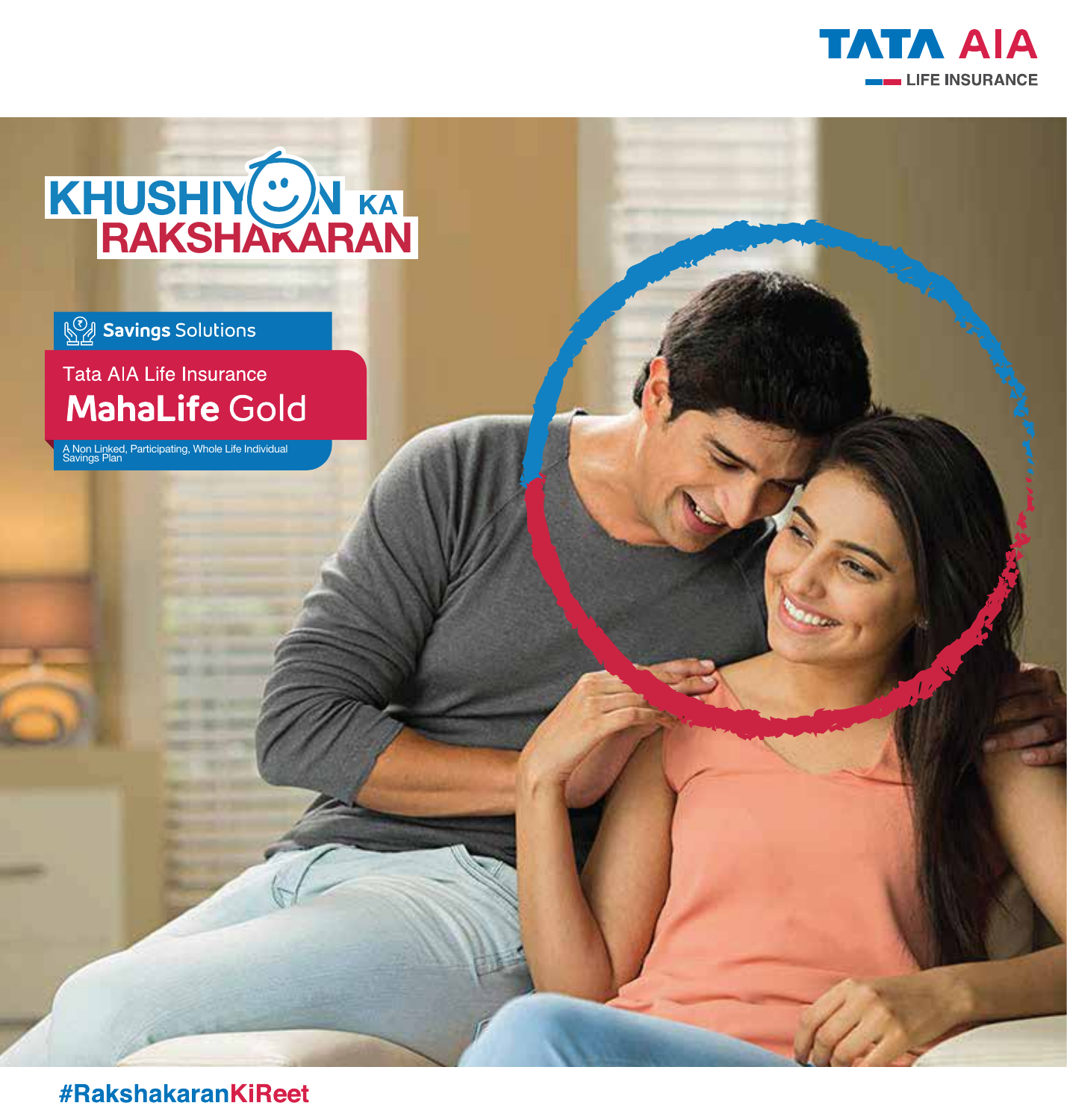# **Tata AIA Life Insurance MahaLife Gold**

A Non Linked, Participating, Whole Life Individual Savings Plan

Throughout life's journey, one's goal is to create a secure future and a comfortable lifestyle for self and one's loved ones. How wonderful would it be if there is a product which can fulfill both short term as well as future horizon life needs? Tata AIA Life Insurance MahaLife Gold is that product which enables to fulfill one's aspirations by being by one's side as a long term companion.

Whether it's planning for a dream home in the near future, ensuring a good education for children through guaranteed income, enjoving the finer moments of life post-retirement, or creating a lump sum for your loved ones, rest assured your family will always be financially secured for a long period of time through Tata AIA Life Insurance MahaLife Gold.

Tata AIA Life Insurance MahaLife Gold provides a complete solution by ensuring that one creates a legacy for three generations through annual returns and bonuses till 85 years of age or 100 years of age.

# **Key Features**

- Enjoy a lifelong coverage up to age 85 or age 100 by paying premium for 6, 8 or 15 years
- Plan your legacy by ensuring regular income for yourself and your family for a long period of time
- Guaranteed Annual Coupons starting from 10th policy anniversary till maturity
- Non Guaranteed Cash Dividends annually from 6th policy anniversary till maturity
- Receive a lump sum at maturity in addition to the regular income
- Option to enhance protection through Riders.
- Tax benefits u/s 80C and 10 (10D) of the Income -Tax Act, 1961

# **Eligibility Criteria**

| <b>Plan Options</b>                        |                                                          |         |          |  |  |
|--------------------------------------------|----------------------------------------------------------|---------|----------|--|--|
| Minimum Entry Age*                         | 0 years (30 days)                                        |         |          |  |  |
| Premium Payment Term/                      | 6 years                                                  | 8 years | 15 years |  |  |
| Maximum Entry Age*                         | 55 years                                                 |         | 60 years |  |  |
| Maturity Age*                              | 85 years OR 100 years                                    |         |          |  |  |
| Policy Term                                | 85 years minus Entry Age OR<br>100 years minus Entry Age |         |          |  |  |
| <b>Payment Mode</b>                        | Annual / Semi-Annual / Monthly                           |         |          |  |  |
| Minimum Basic<br><b>Sum Assured</b>        | ₹ 1,00,000                                               |         |          |  |  |
| <b>Maximum Basic</b><br><b>Sum Assured</b> | No Limit, subject to underwriting                        |         |          |  |  |

\*All reference to age is as on last birthday.

Increase / Decrease in Basic Sum Assured is not allowed. Basic Sum Assured chosen should be in multiples of ₹1,000

You may choose to pay your premiums in Annual, Semi-Annual or Monthly mode as per your convenience.

### Modal loading is as follows:

Annual Premium Rate : No loading

Semi-Annual Premium Rate : Multiply Annual Premium Rate by 0.51 Monthly Premium Rate : Multiply Annual Premium Rate by 0.0883

### Large Sum Assured Discount

For those who opt for higher Sum Assured; the Large Sum Assured Discount rates as below will be applicable:

| Basic Sum Assured (₹) | Discount (per $\overline{z}$ 1,000<br><b>Basic Sum Assured)</b> |  |  |
|-----------------------|-----------------------------------------------------------------|--|--|
| Less than 2,50,000    | Nil                                                             |  |  |
| 2,50,000 - 3,49,999   | 2.30                                                            |  |  |
| 3,50,000 - 3,99,999   | 5.00                                                            |  |  |
| 4,00,000 and above    | 6 N N                                                           |  |  |

# **How this plan works?**

A person aged 35 years who enters this plan and pays premium for 15 years. He will be insured for next 50 years which is the Policy Term for the plan

### You pay Premiums for



Non-Guaranteed Cash Dividends from 6th Policy Anniversary\*

\*Payments will continue till maturity or death of the insured, whichever is earlier. For Annual mode of premium payment.

# **What are your benefits?**

You are eligible for the following benefits under this product:

### Guaranteed Annual Coupons

Guaranteed Annual Coupons will be payable at every policy anniversary starting from the 10th policy anniversary till maturity or till death of Insured, whichever is earlier, provided the policy then is in force. The Guaranteed Annual Coupon rate is  $\overline{\xi}$  55 per 1,000 Basic Sum Assured.

### Non Guaranteed Cash Dividends

Non Guaranteed Cash Dividends will be paid annually starting from the 6th policy anniversary. These dividends will be paid till the maturity of the plan or till death of Insured, whichever is earlier provided the policy then is in force for full Basic Sum Assured. These are not guaranteed and will be based on the Company's performance.

### **Maturity Benefit**

You will receive Minimum Guaranteed Sum Assured on maturity which is equal to the Basic Sum Assured provided the policy is in force and all due premiums have been paid.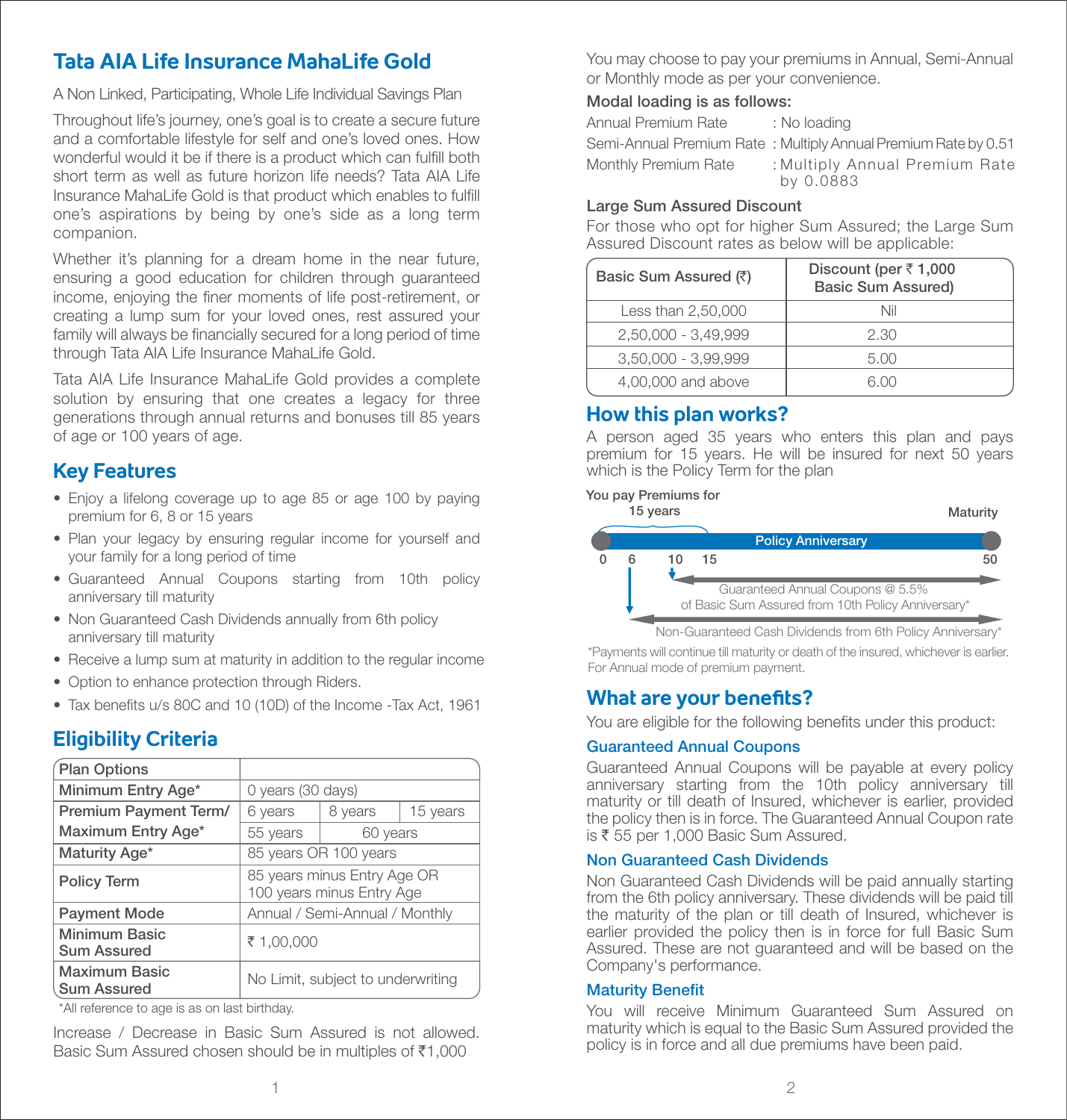You will also receive the last Guaranteed Annual Coupon and last Non-Guaranteed Cash Dividend, if any, along with the Maturity Benefit.

### Death Benefit

In case of unfortunate death of the Insured, before the Maturity of the Policy, Sum Assured on death, subject to a minimum of 105% of total premiums received up to the date of death, will be payable to the nominee/legal heir provided the Policy is in force. The Policy will terminate upon death of the Insured and no other benefit under the Policy shall be payable.

### "Sum Assured on death" shall be the higher of the following:

- 10 times Annualised Premium
- Minimum Guaranteed Sum Assured on maturity

"Annualised Premium" shall be the premium amount payable in a year chosen by the Policyholder, excluding the taxes, rider premiums, underwriting extra premiums and loadings for modal premiums, if any.

"Total Premiums Paid" means total of all the premiums received excluding any extra premium, any rider premium and taxes.

"Minimum Guaranteed Sum Assured on maturity" shall be the Basic Sum Assured.

The Death Benefit will be paid irrespective of any survival benefits already paid.

## **Benefit Illustration**

Following are the benefits payable at the given ages for standard life & standard age proof:-

### All amount in Rupees

# **Additional Benefits**

Flexibility of Additional Coverage:

You have the flexibility to enhance your cover by adding the following optional riders, by paying additional rider premium over and above your base policy premium.

### Tata AIA Life Insurance Accidental Death and Dismemberment (Long Scale) (ADDL) Rider (UIN: 110B028V03)

This rider ensures protection of your family by paying your nominee an amount equal to the rider sum assured in case of an accidental death. In case of severe dismemberment like loss of limbs or bodily functions or severe burns due to an accident, it will pay a percentage of the rider sum assured as per the ADDL benefit chart. The benefits will be doubled in case of certain accidental death or dismemberments. This rider can be attached only at Policy inception.

### Tata AIA Life Insurance Waiver of Premium Plus (WOPP) Rider (UIN: 110B029V02)

This rider provides for the waiver of all future premiums of the basic policy which fall due in case of death or while the proposer is totally and permanently disabled (provided that the death occurs /disability commences before the proposer reaches 70 years or the end of premium payment term of the basic plan, whichever is earlier). This rider can be attached only at Policy inception.

| Age of<br>the<br><b>Insured</b><br>(Years) | <b>Policy</b><br>Term<br>(Years) | Premium<br><b>Payment</b><br>Term<br>(Years) | <b>Basic Sum</b><br><b>Assured</b><br>$(\overline{\mathbf{z}})$ | Annual<br>Premium <sup>^</sup><br>$(\overline{\mathbf{x}})$ | <b>Total Non- Guaranteed</b><br>Cash Dividends <sup>#</sup> (₹) |                         | <b>Total</b><br>Guaranteed                             | <b>Minimum</b><br>Guaranteed              |
|--------------------------------------------|----------------------------------|----------------------------------------------|-----------------------------------------------------------------|-------------------------------------------------------------|-----------------------------------------------------------------|-------------------------|--------------------------------------------------------|-------------------------------------------|
|                                            |                                  |                                              |                                                                 |                                                             | <b>Benefits</b><br>@4%                                          | <b>Benefits</b><br>@ 8% | Annual<br>Coupons <sup>#</sup><br>$(\bar{\mathbf{z}})$ | <b>Sum Assured</b><br>on Maturity#<br>(₹) |
| 40                                         | 45                               | 6                                            | 10,00,000                                                       | 3,47,380                                                    | 11.20.000                                                       | 45,20,000               | 19,80,000                                              | 10.00.000                                 |
| 40                                         | 45                               | 8                                            | 10,00,000                                                       | 2.62.570                                                    | 11,60,000                                                       | 42,60,000               | 19,80,000                                              | 10,00,000                                 |
| 40                                         | 45                               | 15                                           | 10,00,000                                                       | 1,35,350                                                    | 7,40,000                                                        | 28,80,000               | 19,80,000                                              | 10,00,000                                 |
| 40                                         | 60                               | 6                                            | 10,00,000                                                       | 4.09.320                                                    | 16.22.500                                                       | 75,35,000               | 28,05,000                                              | 10.00.000                                 |
| 40                                         | 60                               | 8                                            | 10,00,000                                                       | 2.96.470                                                    | 16.77.500                                                       | 66.82.500               | 28,05,000                                              | 10.00.000                                 |
| 40                                         | 60                               | 15                                           | 10,00,000                                                       | 1,49,030                                                    | 10,45,000                                                       | 44,27,500               | 28,05,000                                              | 10,00,000                                 |

^All Premiums are subject to applicable taxes, cesses & levies which will entirely be borne by the Policyholder along with the payment of Premium. If any imposition (tax or otherwise) is levied by any statutory or administrative body under the Policy, Tata AIA Life Insurance Company Limited reserve the right to claim the same from the policyholder. Alternatively, Tata AIA Life Insurance Company Limited has the right to deduct the amount from the benefits payable by Us under the Policy. The above illustration has been determined using assumed future investment return of 4% and 8%. These assumed rates of return are not guaranteed and these are not the upper

(8%) and lower (4%) limits of what you might get back at maturity, due to the fact that the value of your policy is dependent on a number of factors, including future investment performance. Kindly, refer the sales illustration for the exact premium. All the examples and figures used herein are for illustration or understanding purposes only.

In case of unfortunate death of the Insured, Death Benefit as defined under 'What are your Benefits?' will be payable.

# Assuming all due premiums have been paid.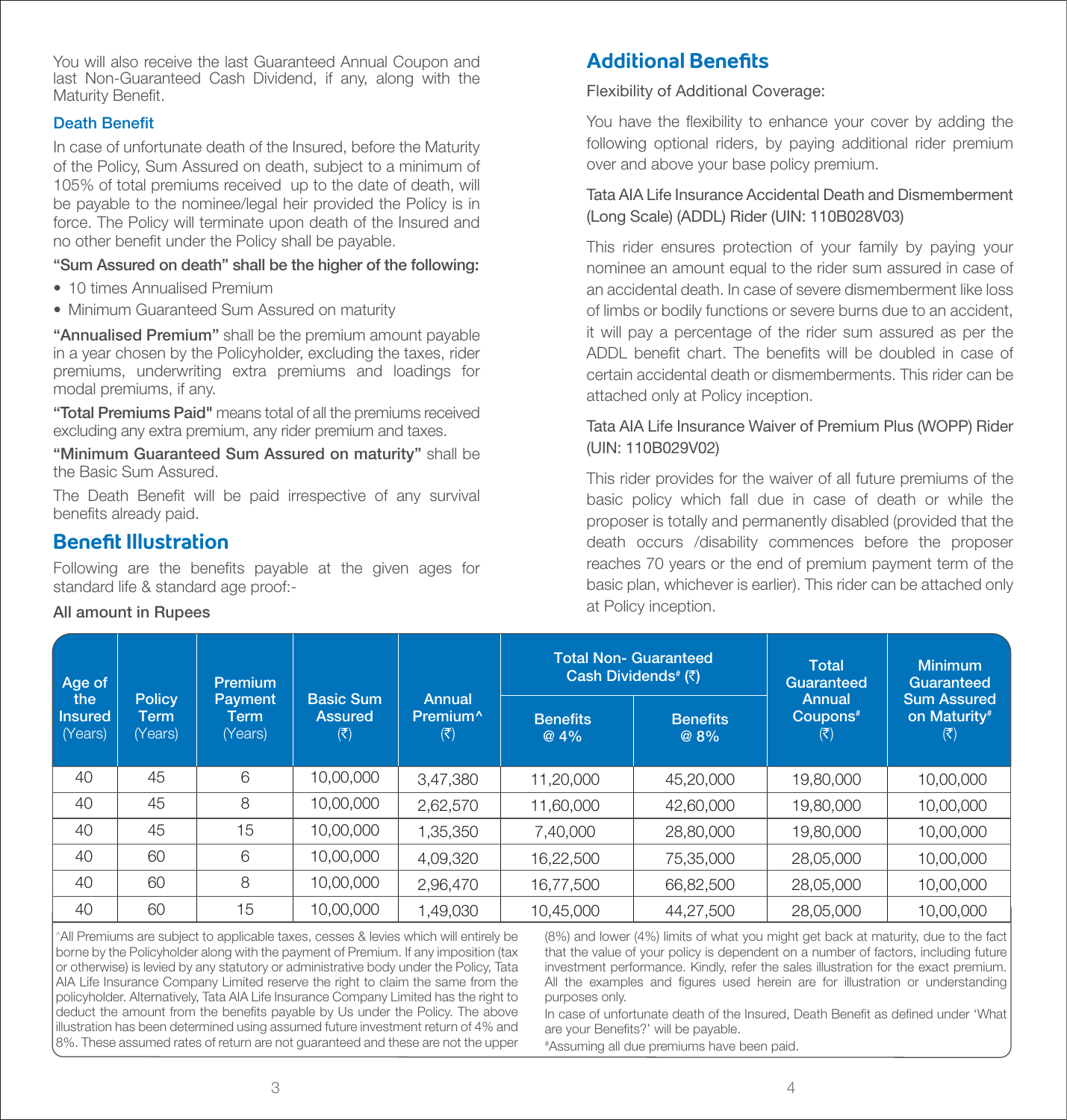There is no overlap in benefit offered under different riders and rider benefits shall be payable separately in addition to base plan benefits. Riders are not mandatory and are available for a nominal extra cost. For more details on the benefits, premiums and exclusions under the riders please refer to the Rider Brochure or contact our Insurance Advisor / Intermediary or visit our nearest branch office

# **Other plan features / Terms and Conditions** Surrender

The policy can be surrendered any time during the term of the policy, provided at least the first full year's premium has been paid.

The surrender value payable is higher of the Guaranteed Surrender Value (GSV) or Special Surrender Value (SSV).

Guaranteed Surrender Value = (Total Premiums Paid x GSV factor^) – Total Guaranteed Annual Coupons already paid, if any.

The Special Surrender Value= SSV Factor^ x Reduced Paid-up Sum Assured.

Reduced Paid-up Sum Assured = (Number of premiums paid)/ (Number of premiums payable, during the entire policy term) x Basic Sum Assured.

The Special Surrender Value Factors vary according to the age of the Insured and policy year of surrender.

Company has the right to review the basis for calculating the SSV factors from time to time based on the experience and any change thereto will be subject to prior approval of IRDA of India.

^For Guaranteed Surrender Value Factors and Special Surrender Value Factors, please refer to the policy contract.

### Grace Period

A Grace Period of fifteen (15) days for monthly mode and thirty (30) days for all other modes, from the due date will be allowed for payment of each subsequent premium. During this period your policy is considered to be in force with the risk cover as per the terms & conditions of the policy. If any premium remains unpaid at the end of its Grace Period, the Policy shall lapse and have no further value except as may be provided under the Non-Forfeiture Provisions.

### Non-forfeiture Provisions

### Lapse

If the full premium for the first policy year is not paid within the grace period, the policy will lapse from the due date of first unpaid premium and no benefits will be payable.

### Reduced Paid-up

The policy will be converted into a Reduced Paid-up policy by default, provided full premium for at least the first policy year is paid and subsequent premiums remain unpaid.

Reduced Paid-up policy is a default non forfeiture benefit. Such Reduced Paid-up policies can be revived within five (5) years from the due date of first unpaid premium by payment of all due premiums together with interest.

Once Policy becomes Reduced Paid-up and is not revived within five  $(5)$  years from the due date of first unpaid premium. it will continue to be in Reduced Paid-up status.

In case of Reduced Paid-up policies, the benefits payable will be as under:

Death Benefit in case of Reduced Paid-up policies:

On death during the policy term, Sum Assured on Death x (Number of premiums paid)/ (Number of premiums payable, during the entire policy term) will be payable.

This total amount will be subject to a minimum of 105% of total premiums received, up to the date of death.

### Maturity Benefit in case of Reduced Paid-up policies:

Minimum Guaranteed Sum Assured on Maturity x (Number of premiums paid)/ (Number of premiums payable, during the entire policy term) shall be payable.

The Guaranteed Annual Coupon calculated on Reduced Paid-up Sum Assured will also be payable along with the above maturity benefit.

### Survival Benefit in case of Reduced Paid-up policies:

Guaranteed Annual Coupons will be payable at the rate mentioned in Section 'What are your benefits?' on Reduced Paid-up Sum Assured every year from the 10th policy anniversary till maturity or till death whichever is earlier.

Non-guaranteed Cash Dividends are not payable on Reduced Paid-up policies.

### **Revival**

If a premium is in default beyond the Grace Period and subject to the Policy not having been surrendered, you may revive the same within five (5) years after the due date of the first unpaid premium and before the date of maturity. However, the Company would require: a) A written application from you for revival; b) Current health certificate of Insured and other evidence of insurability satisfactory to the Company; c) Payment of all overdue premiums with interest; d) Repayment or revival of any Indebtedness outstanding at the due date of the premium at default plus interest.

Any revival shall only cover loss or insured event which occurs after the revival date.

### Free Look Period

If you are not satisfied with the terms & conditions/ features of the policy, you have the right to cancel the Policy by providing written notice to the Company stating objections/reasons and receive a refund of all premiums paid without interest after deducting a) Proportionate risk premium for the period on cover, b) Stamp duty and medical examination costs including applicable taxes, cesses and levies which have been incurred for issuing the Policy. Such notice must be signed by you and received directly by the Company within 15 days after you receive the Policy Document. The said period of 15 days shall stand extended to 30 days, if the policy is sourced through distance marketing mode which includes solicitation through any means of communication other than in person.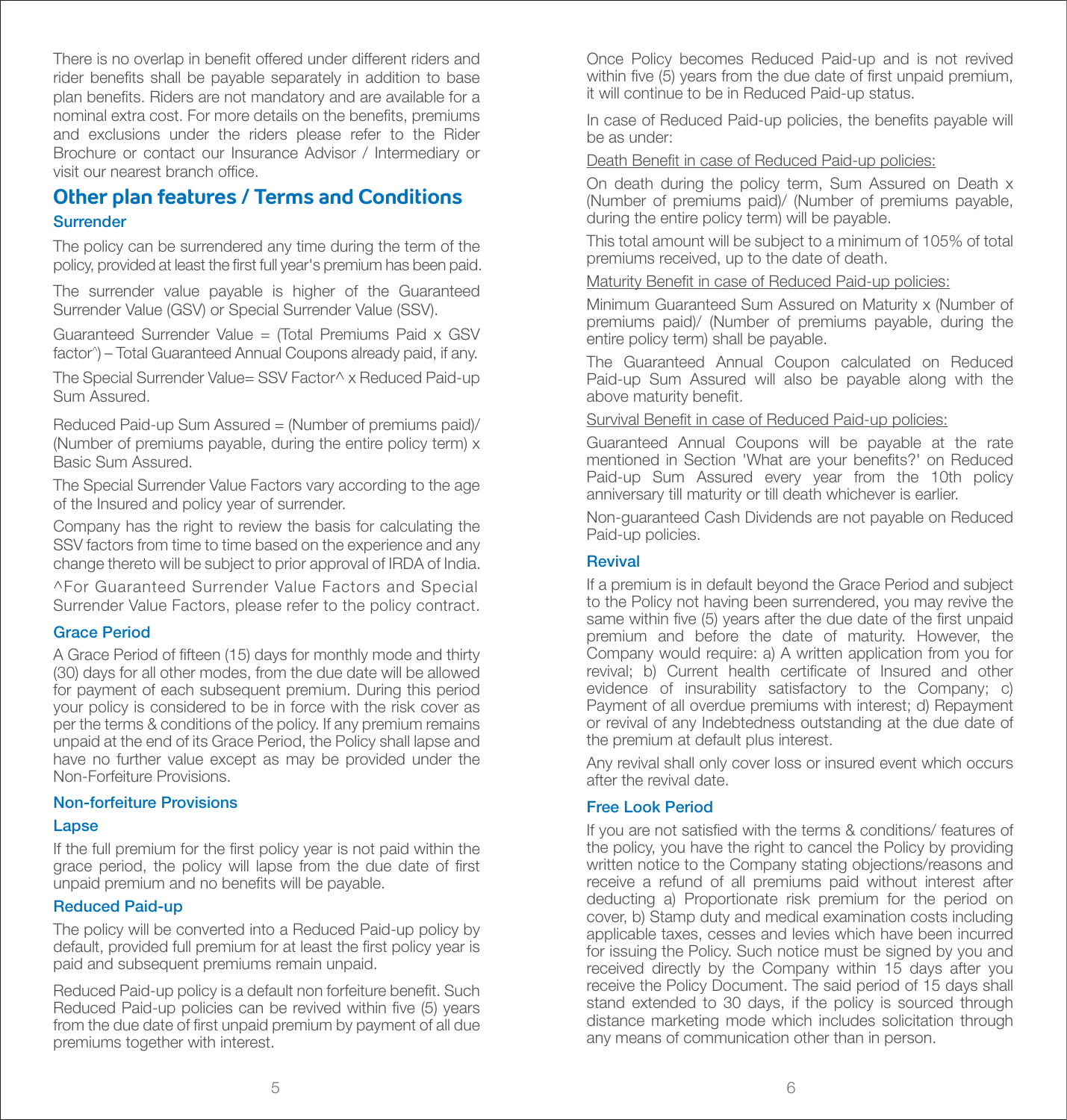### Policy Loan

Policy Loan is available in Tata AIA Life Insurance MahaLife Gold. Provided that the Policy acquires Surrender Value, You may apply for a Policy Loan for such an amount within the extent of 65% of Surrender Value. The Policy must be assigned to Tata AIA Life. Tata AIA Life reserves the right to determine the loan amount to be granted. It also reserves the right to defer the granting of a policy loan for a period not exceeding six months from the date of request. The Surrender Value payable is higher of the Guaranteed Surrender Value or Special Surrender Value and shall be available.

### Loan Interest

Daily interest shall accrue on policy loan at a rate which the Company shall determine. Interest shall be payable on each policy anniversary after the loan date and until the loan is repaid. Any unpaid interest shall be added to the principal loan and bear interest at the same rate. At anytime while the policy is in force, policyholder may repay the principal and accrued interest, on any part of the loan.When the loan with accrued interest together with any indebtedness exceeds the surrender value, the policy will become void. The condition mentioned in the previous sentence is not applicable for premium paying policies.

Interest rate applicable to policy loan will be equal to the prevailing SBI (State Bank of India) [or any other public sector undertaking bank] deposit interest rate for tenure '1 year to less than 2 years' + 2% and will be reviewed semi-annually.

### Exclusion

In case of death due to suicide within 12 months from the date of commencement of risk under the policy or from the date of revival of the policy, as applicable, the nominee or beneficiary of the policyholder shall be entitled to at least 80% of the total premiums paid till the date of death or the surrender value available as on the date of death whichever is higher, provided the policy is in force.

### **Tax Benefits**

Premiums paid under this plan are eligible for tax benefits under Section 80C of the Income Tax Act, 1961 and are subject to modifications made thereto from time to time. Moreover, life insurance proceeds enjoy tax benefits as per Section 10(10D) of the said Act.

Tax benefits and liabilities under the Policy are subject to prevailing tax laws. Tax laws and the benefits arising thereunder are subject to change. The Policyholder is advised to seek an opinion of tax advisor in relation to the tax benefits and liabilities applicable.

### **Assignment**

Allowed as per the provisions of Section 38 of the Insurance Act 1938 as amended from time to time

### Nominee

Allowed as per the provisions of Section 39 of the Insurance Act, 1938, as amended from time to time.

### (Prohibition of Rebates) Section 41 - of the Insurance Act, 1938 as amended from time to time.

- 1. No person shall allow or offer to allow, either directly or indirectly, as an inducement to any person to take out or renew or continue an insurance in respect of any kind of risk relating to lives or property in India, any rebate of the whole or part of the commission payable or any rebate of the premium shown on the policy, nor shall any person taking out or renewing or continuing a policy accept any rebate, except such rebate as may be allowed in accordance with the published prospectuses or tables of the insurer.
- 2. Any person making default in complying with the provisions of this section shall be liable for a penalty which may extend to ten lakh rupees.

### About Tata AIA Life

Tata AIA Life Insurance Company Limited (Tata AIA Life) is a joint venture company, formed by Tata Sons Ltd. and AIA Group Ltd (AIA). Tata AIA Life combines Tata's pre-eminent leadership position in India and AIA's presence as the largest, independent listed pan-Asia Life Insurance Group in the world spanning 18 markets in Asia Pacific. Tata Sons holds a majority stake (51 per cent) in the Company and AIA holds 49 per cent through an AIA International Limited. Tata AIA Life Insurance Company Limited was licensed to operate in India on February 12, 2001 and started operations on April 1, 2001.

### **Disclaimer**

- This is not a contract of insurance. The precise terms and conditions of this plan are specified in the Policy Contract.
- Buying a Life Insurance Policy is a long-term commitment. An early termination of the Policy usually involves high costs and the Surrender Value payable may be less than the total premium paid.
- This Product Brochure should be read along with Benefit Illustration.
- This Product is underwritten by Tata AIA Life Insurance Company Ltd. This plan is not a guaranteed issuance plan and it will be subject to Company's underwriting and acceptance.
- Insurance cover is available under this product.
- In case of non-standard lives and on submission of non-standard age proof, extra premiums will be charged as per our underwriting guidelines.

### BEWARE OF SPURIOUS/ **FRAUD PHONE** CALLS!

IRDAI is not involved in activities like selling insurance policies, announcing bonus or investment of premiums. Public receiving such phone calls are requested to lodge a police complaint.